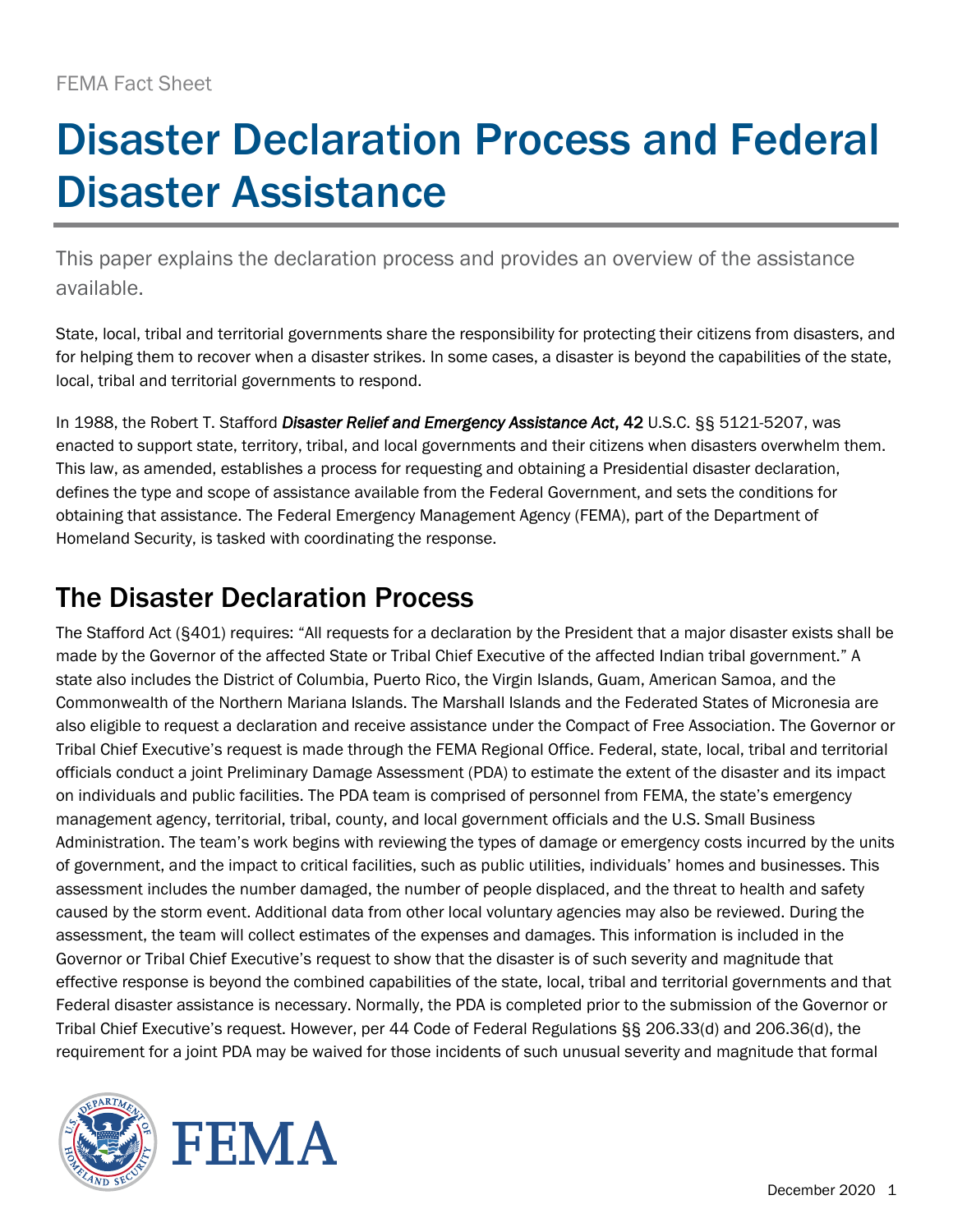field damage assessments are not required to establish the need for supplemental federal assistance under the Robert T. Stafford Disaster Relief and Emergency Assistance Act (Stafford Act). When a severe or catastrophic event occurs, the Governor or Tribal Chief Executive's request may be submitted prior to the PDA. The Governor or Tribal Chief Executive must still make the request.

As part of the request and a prerequisite to assistance under the Stafford Act, the Governor or Tribal Chief Executive must take appropriate action under state or tribal law and direct the execution of the state or tribal emergency plan. The Governor or Tribal Chief Executive shall furnish information on the nature and amount of state and local or Indian tribal government resources that have been or will be committed to alleviating the results of the disaster, provide an estimate of the amount and severity of damage and the impact on the private and public sector, and provide an estimate of the type and amount of assistance needed under the Stafford Act. In addition, the Governor or Tribal Chief Executive will need to certify that, for the current disaster, state and local or Indian tribal government obligations and expenditures will comply with all applicable cost-sharing requirements.

Federal disaster law restricts the use of arithmetic formulas or other objective standards as the sole basis for determining the need for federal supplemental aid. As a result, FEMA assesses a number of factors to determine the severity, magnitude, and impact of a disaster event. Primary Factors Considered Include:

| <b>Public Assistance Factors</b>               | Individual Assistance Factors                                 |
|------------------------------------------------|---------------------------------------------------------------|
| Estimated cost of the assistance;<br>$\bullet$ | State Fiscal Capacity and Resource Availability;<br>$\bullet$ |
| Localized impacts;                             | Uninsured Home and Personal Property Losses;<br>$\bullet$     |
| Insurance coverage in force;<br>$\bullet$      | Disaster Impacted Population Profile;<br>$\bullet$            |
| Hazard mitigation;<br>$\bullet$                | Impact to Community Infrastructure;<br>$\bullet$              |
| • Recent multiple disasters; and               | Casualties; and<br>$\bullet$                                  |
| Programs of other Federal assistance.          | Disaster Related Unemployment.<br>۰                           |

Based on the Governor or Tribal Chief Executive's request, the President may declare that a major disaster or emergency exists, thus activating an array of Federal programs to assist in the response and recovery effort.

# Federal Disaster Assistance

Not all programs, however, are activated for every disaster. The determination of which programs are activated is based on the needs found during damage assessment and any subsequent information that may be discovered.

FEMA disaster assistance falls into three general categories:

- $\blacksquare$  Individual Assistance  $-$  aid to individuals and households;
- **Public Assistance** aid to public (and certain private non-profit) entities for certain emergency services and the repair or replacement of disaster-damaged facilities;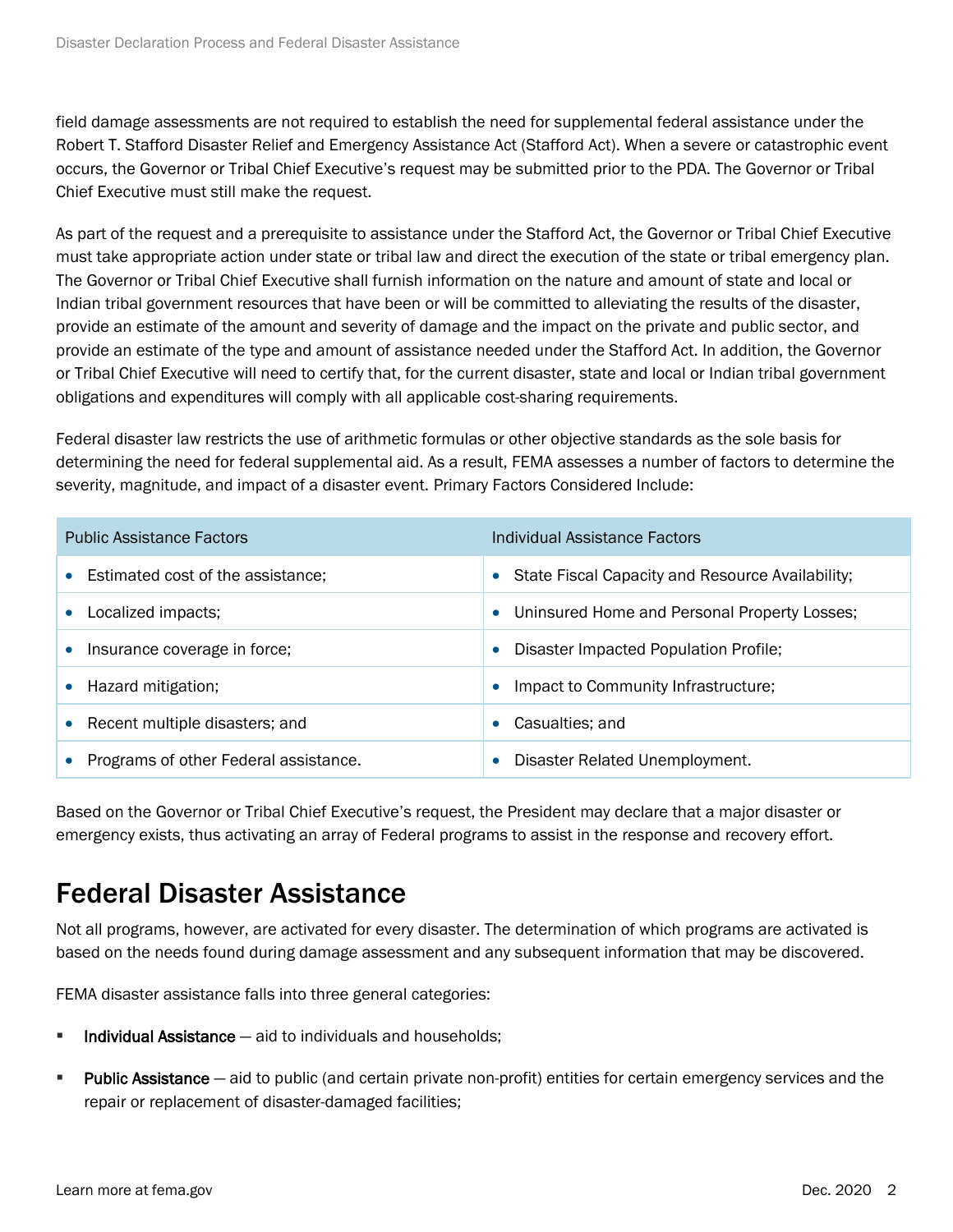**E** Hazard Mitigation Assistance – funding for measures designed to reduce future losses to public and private property.

Some declarations will provide only individual assistance or only public assistance. Hazard mitigation opportunities are assessed in most situations. A summary of each of these programs follows. Because program complexities require lengthy explanations, the discussion that follows is simply an overview.

# Individual Assistance

# INDIVIDUALS AND HOUSEHOLDS PROGRAM

The Individuals and Households Program (IHP) provides up to \$36,000 (FY 2021) for financial assistance for Housing Assistance and \$36,000 (FY 2021) for Other Needs Assistance financial help to those who have necessary expenses and serious needs if they are unable to meet the needs through other means. In addition, FEMA may provide Direct Assistance to individuals or households who, because of a lack of available resources, are unable to make use of financial temporary housing assistance. When a disaster occurs, IHP provides grant money and services to people in the declared area whose property has been damaged or destroyed and whose losses are underinsured or not covered by insurance. In every case, the disaster survivor must register for assistance and establish eligibility. Disaster survivors may call FEMA toll-free at 800-621-3362 (TTY: 800-462-7585) to register for assistance or check their application status. Those who use a relay service such as a videophone, InnoCaption or CapTel should update FEMA with their specific number assigned to that service. Applicants may also register on-line at [www.disasterassistance.gov.](http://www.disasterassistance.gov/) FEMA (or the providing agency) will verify eligibility and need before assistance is offered.

# WHAT TYPES OF ASSISTANCE ARE PROVIDED?

The IHP has two provisions: Housing Assistance and Other Needs Assistance. The IHP - Housing Assistance (HA) (including Temporary Housing, Repair, Replacement, and Semi-Permanent or Permanent Housing Construction) assures that people whose homes are damaged by a disaster have a safe place to live. The IHP - Other Needs Assistance (ONA) (including personal property and other items) provides financial assistance to individuals and households who have other disaster-related necessary expenses or serious needs. These programs are designed to provide funds for expenses that are underinsured or not covered by insurance. They are available only to homeowners and renters who are United States citizens, non-citizen nationals, or qualified aliens affected by the disaster. The following is a list of the types of assistance available through this program and what each provides.

#### Housing Assistance (HA)

- **Temporary Housing** homeowners and renters receive funds to rent a different place to live or may be eligible to receive direct assistance when rental properties are not available.
- **Repair** homeowners receive grants to repair damage from the disaster that is not covered by insurance. The goal is to make the damaged home safe and sanitary.
- **Example 2** Replacement homeowners receive limited funds to replace their destroyed home.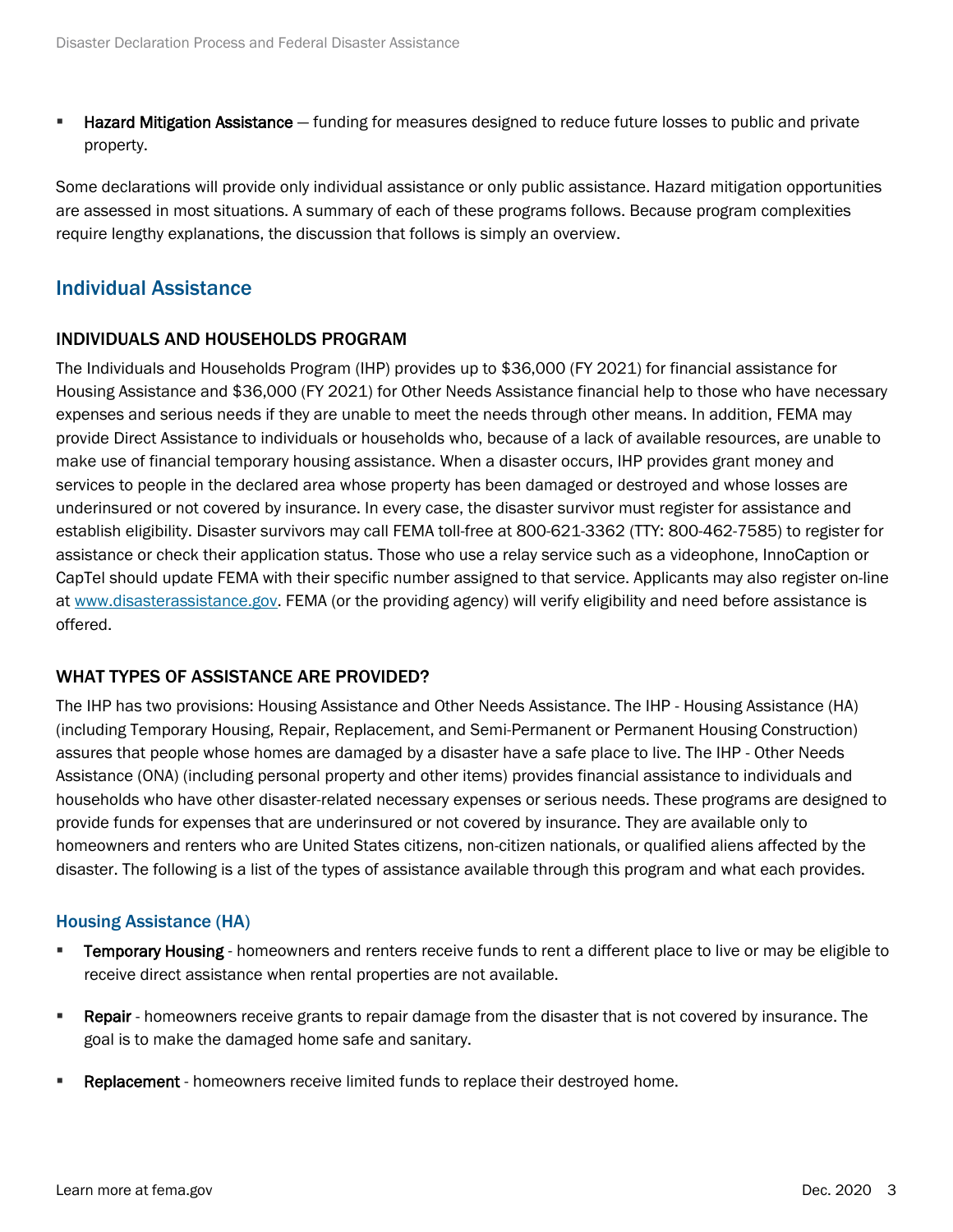**EXECT:** Semi-Permanent or Permanent Housing Construction - This type of assistance occurs only in insular areas or remote locations specified by FEMA, where no other type of housing assistance is possible.

# Other Needs Assistance (ONA)

Applicants receive grants for necessary and serious needs caused by the disaster. This includes personal property, transportation, funeral, medical, dental, moving and storage, and other expenses that FEMA approves. The homeowner or renter may need to apply for an SBA loan before receiving assistance.

# SMALL BUSINESS ADMINISTRATION: DISASTER LOANS

The U.S. Small Business Administration (SBA) can make federally subsidized loans to repair or replace homes, personal property, or businesses that sustained damages not covered by insurance. The SBA can provide three types of disaster loans to qualified homeowners, renters and businesses:

- 1. Home disaster loans to homeowners and renters to repair or replace disaster-related damages to home or personal property,
- 2. Business physical disaster loans to business owners to repair or replace disaster-damaged property, including inventory, and supplies; and
- 3. Economic injury disaster loans, which provide capital to small businesses and small agricultural cooperatives to assist them through the disaster recovery period.

For many individuals the SBA disaster loan program is the primary form of disaster assistance.

# DISASTER UNEMPLOYMENT ASSISTANCE

The Disaster Unemployment Assistance (DUA) program is funded by FEMA and administered by the U.S. Department of Labor. DUA provides unemployment benefits and re-employment services to eligible individuals who have become unemployed because of major disasters. DUA benefits are generally paid up to 26 weeks beginning with the first week following the date the major disaster began and ending with the 26th week following the date the major disaster is declared by the President, as long as the individual's unemployment continues to be a direct result of the major disaster. These benefits are made available to individuals not covered by other unemployment compensation programs, such as self-employed, farmers, migrant and seasonal workers, and those who have insufficient quarters to qualify for other unemployment compensation.

All unemployed individuals must register with the state Workforce Agency in the declared state by phone, internet, or in person at local claims offices to determine their eligibility for the DUA program.

# DISASTER LEGAL SERVICES

Pursuant to 42 USC §5182 of the Stafford Act, whenever the President declares a major disaster, FEMA, through a Memorandum of Agreement with the Young Lawyers Division of the American Bar Association, provides free legal assistance to disaster survivors. Legal advice is limited to cases that will not produce a fee (i.e., these attorneys work without payment). A legal service hotline toll-free number may also be available as a means for individuals to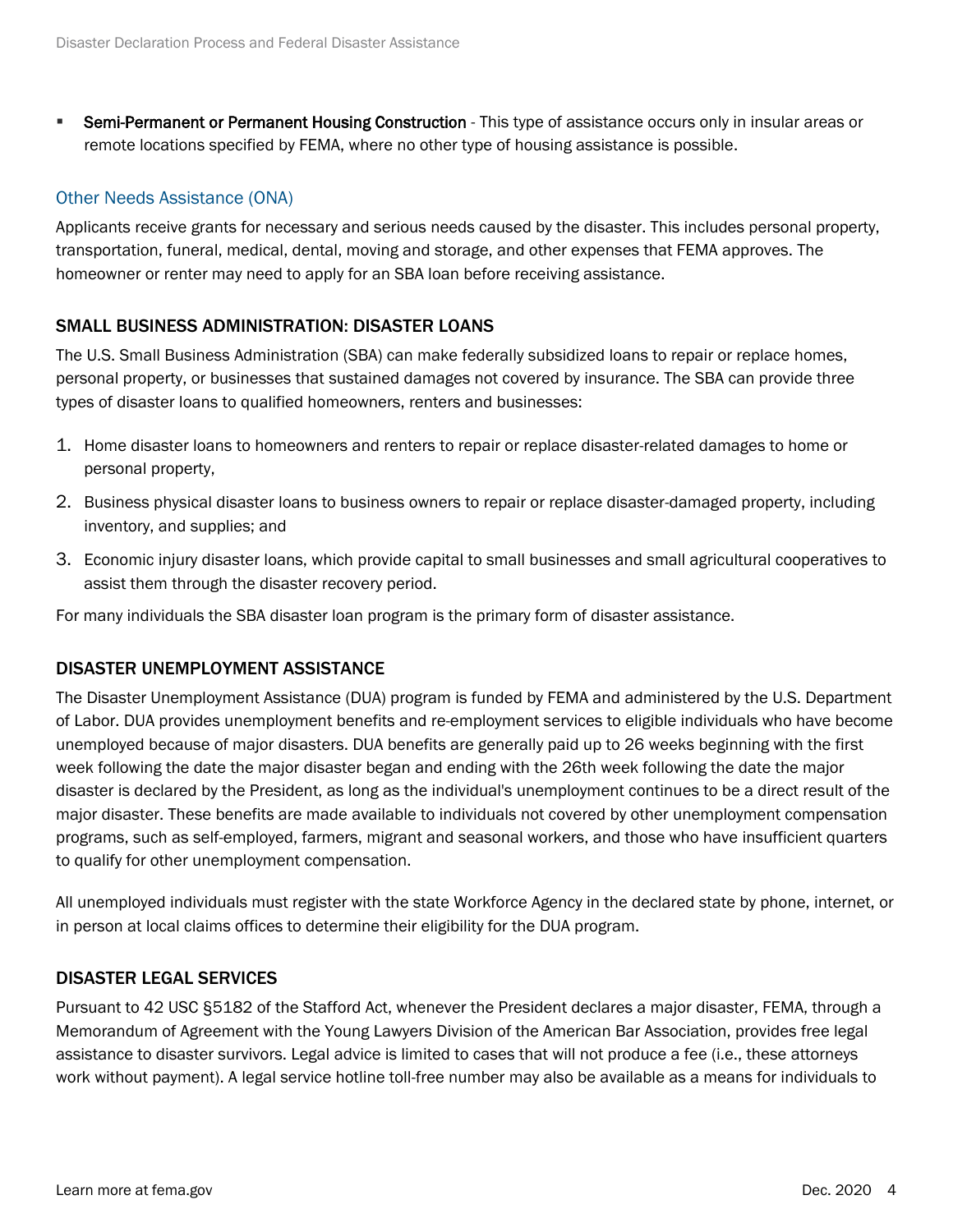contact the volunteer lawyers for assistance with legal questions and concerns. Cases that may generate a fee are turned over to the local lawyer referral service. The assistance that participating lawyers provide typically includes:

- **EXECT:** Assistance with insurance claims (life, medical, property, etc.);
- Assistance with home repair contracts;
- Counseling on landlord/tenant problems;
- Assisting in consumer protection, remedies, and procedures and
- **EXECT** Replacement of wills and other important legal documents destroyed in a major disaster

Disaster legal services are provided to low-income individuals, who, prior to or because of the disaster, are unable to secure legal services adequate to meet their needs as a consequence of a major disaster.

# CRISIS COUNSELING ASSISTANCE AND TRAINING PROGRAM

The Crisis Counseling Assistance and Training Program (CCP) is designed to provide supplemental funding to states for short-term crisis counseling services to people affected in Presidentially declared disasters. Supplemental funding for crisis counseling is available to the state through two grant programs: the Immediate Services Program, which provides funds for up to 60 days of services immediately following a disaster declaration; and the Regular Services Program, which provides funds for up to nine months following a major Presidential disaster declaration designated for Individual Assistance and CCP. A state may request either or both types of funding. The following services are offered under the CCP grant program:

- **EXEDENT INCO IN COUTS COUNSEDING One-time contacts to help survivors understand their reactions, improve coping** strategies, review their options, and connect with other individuals and agencies that may assist them.
- **EXECT:** Basic Supportive or Educational Contact General support and information on resources and services available to disaster survivors.
- Group Crisis Counseling Group sessions led by trained crisis counselors who offer skills to help survivors cope with their situations and reactions.
- Public Education Information and education about typical reactions, helpful coping strategies, and available disaster-related resources.
- Community Networking and Support Relationship building with community resource organizations, faith-based groups, and local agencies.

To be eligible for crisis counseling services funded by the program, the person must be a resident of the designated area or must have been located in the area at the time the disaster occurred.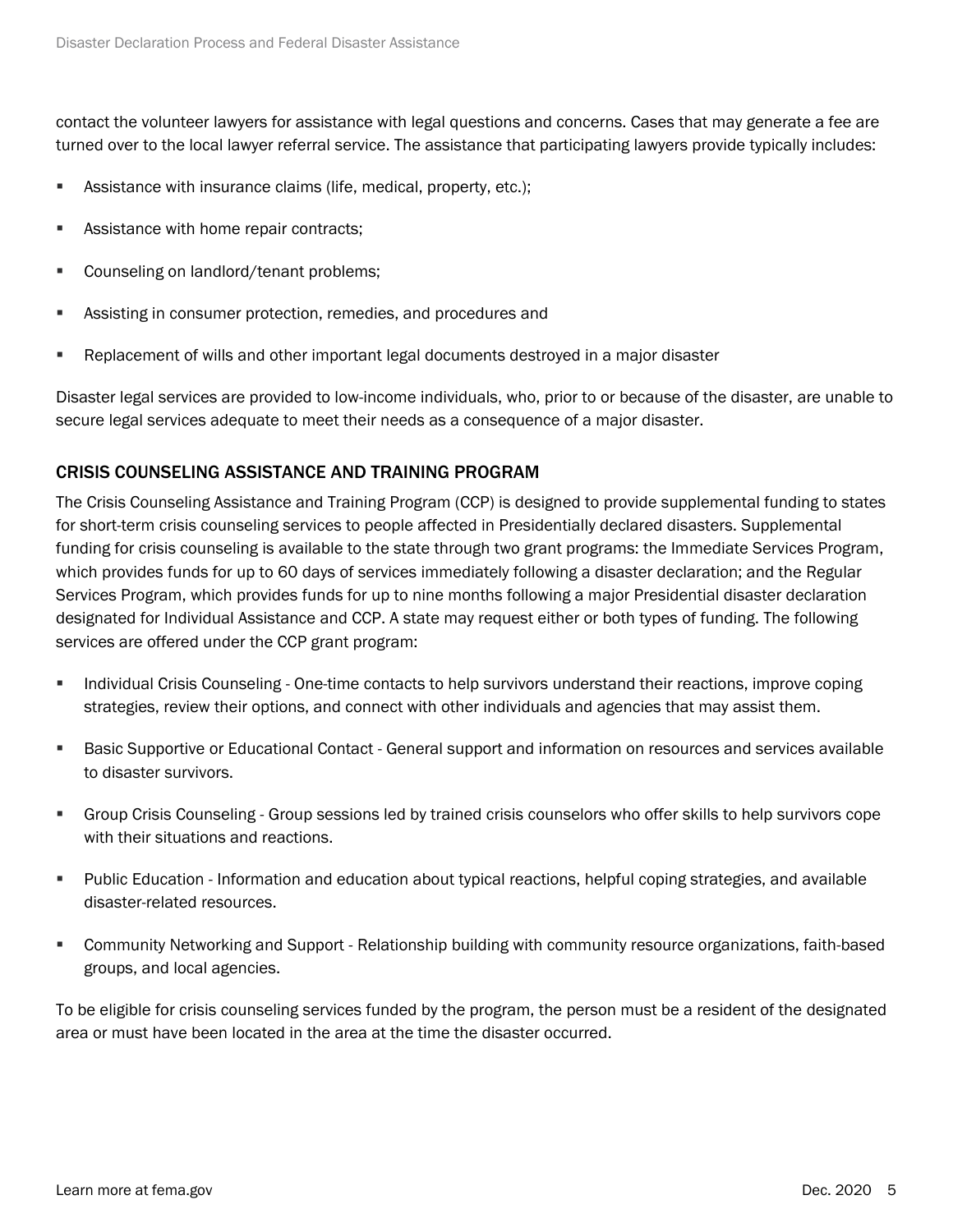# DISASTER CASE MANAGEMENT

The Disaster Case Management (DCM) program supplements a state, local, tribal, or territorial (SLTT) government's capacity to provide support services to survivors after a disaster. There are two DCM programs: Immediate Disaster Case Management and Disaster Case Management.

The Immediate Disaster Case Management (IDCM) program is a FEMA-managed program that provides short-term, limited services to address immediate disaster-caused unmet needs and refers disaster survivors to available resources. Implementation of IDCM typically begins within 14-30 days of the declaration date. IDCM will not exceed 180 days and is not a federal award. It is implemented, administered, and overseen by FEMA, in coordination with SLTT governments.

Disaster Case Management (DCM) is a FEMA-funded federal award to SLTTs or qualified private organizations to implement a supplemental DCM program to supply services to survivors with long-term, disaster-caused unmet needs. The DCM federal award application must be submitted within 90 days from the date of the IA designation on the Presidential disaster declaration, and the period of performance shall not exceed 24 months from the date of the IA designation.

# INTERNAL REVENUE SERVICE SPECIAL TAX CONSIDERATION

Taxpayers who have sustained a casualty loss from a declared disaster may deduct that loss on the federal income tax return for the year in which the casualty actually occurred, or elect to deduct the loss on the tax return for the preceding tax year. The taxpayer may choose which of those two tax years provides the better tax advantage. The National Disaster Relief Act provides the following tax benefits:

- Allows all taxpayers, not just those who itemize, to claim the casualty loss deduction regardless of the taxpayer's adjusted gross income level.
- **EXECT** Increases the amount by which all individual taxpayers must reduce their personal casualty losses from each casualty from \$100 to \$500 for taxable years beginning after Dec. 31, 2008. The reduction amount returns to \$100 for taxable years beginning after Dec. 31, 2009.
- Removes the requirement that the net casualty loss deduction be allowed only if the casualty loss exceeds 10% of the taxpayer's adjusted gross income.
- **Provides a five-year net operating loss (NOL) carryback for qualified natural disaster losses.**
- Waives certain mortgage revenue bond requirements for affected taxpayers and allows the bond proceeds to be used for rebuilding.

The IRS may also expedite refunds due to taxpayers in a federally declared disaster area. An expedited refund can be a relatively quick source of cash, does not need to be repaid, and does not need an Individual Assistance declaration. It is available to any taxpayer in a federally declared disaster area.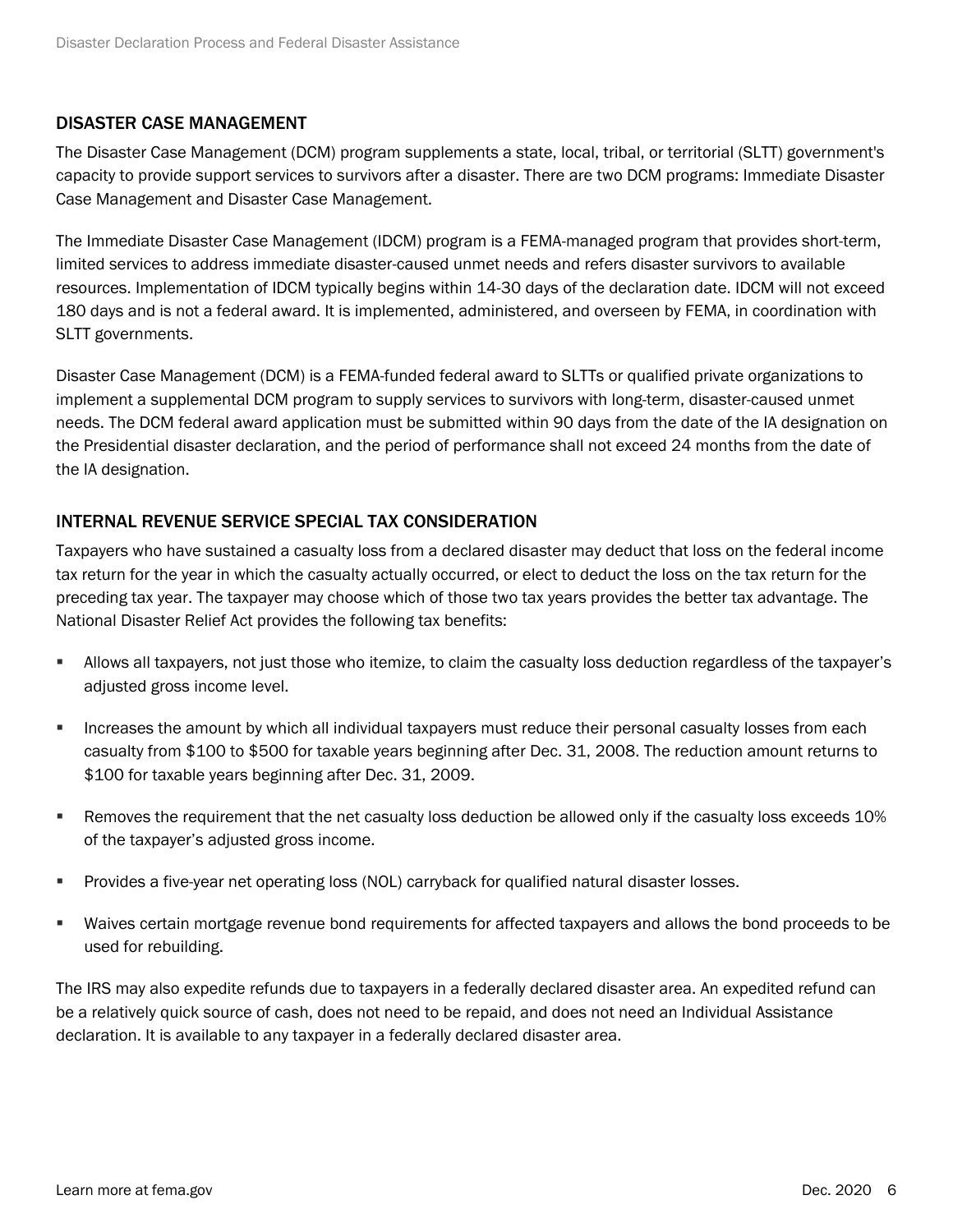# PUBLIC ASSISTANCE

The Public Assistance Program provides supplemental Federal disaster grant assistance for the repair, replacement, or restoration of disaster- damaged, publicly owned facilities, and the facilities of certain Private Non-Profit (PNP) organizations, following a Presidentially declared disaster or emergency. Eligible applicants include the states, U.S. territories, local governments, Federally- recognized Indian tribal governments, and certain PNP organizations. Eligible PNP facilities generally include medical, custodial care, educational, emergency (fire, police and EMS), utilities, and irrigation facilities, as well as other PNP facilities that provide essential social services to the general public. PNPs that provide "critical services" (power, water -- including water provided by an irrigation organization or facility, sewer, wastewater treatment, communications, educational facilities and emergency medical care) may apply directly to FEMA for a disaster assistance. For emergency work, PNPs with facilities that provide noncritical, essential social services may apply directly to FEMA for assistance. However, for permanent work, noncritical PNPs must also apply for a Small Business Administration (SBA) Loan. If the PNP is declined for an SBA loan or the loan does not cover all eligible damages, PA funding may be eligible to cover those costs.

As soon as practicable after the declaration, the state, assisted by FEMA, conducts the Applicant Briefings for state, tribal, local and PNP officials to inform them of the assistance available and how to apply for it. A Request for Public Assistance must be filed with the state within 30 days after the area is designated eligible for assistance. Following the Applicant's Briefing, a Recovery Scoping Meeting is conducted with each Applicant where damages will be discussed, needs assessed, and a plan of action put in place. A combined Federal/state/tribal/local team proceeds with Project Formulation, which is the process of documenting the eligible work and costs associated with an applicant's claimed disaster-related impacts for both emergency work and permanent work. The team prepares a Project Worksheet (PW) for each project.

Projects fall into the following categories:

- Category A: Debris removal
- Category B: Emergency protective measures
- Category C: Road systems and bridges
- Category D: Water control facilities
- Category E: Public buildings and contents
- Category F: Public utilities
- Category G: Parks, recreational, and other

For insurable structures within special flood hazard areas (SFHA), primarily buildings, assistance from FEMA is reduced by the amount of insurance settlement that could have been obtained under a standard NFIP policy. For structures located outside of a SFHA, FEMA will reduce the amount of eligible assistance by any available insurance proceeds. The Applicant must also obtain and maintain insurance on damaged insurable facilities, in the amount of the eligible damage for the hazard that caused the damage, as a condition of receiving PA funding.

FEMA reviews and approves the PWs and obligates the Federal share of the costs (which cannot be less than 75%) to the state. The state then disburses funds to local applicants. Once a declaration has been made, a tribal government may request to serve as its own Recipient for Public Assistance.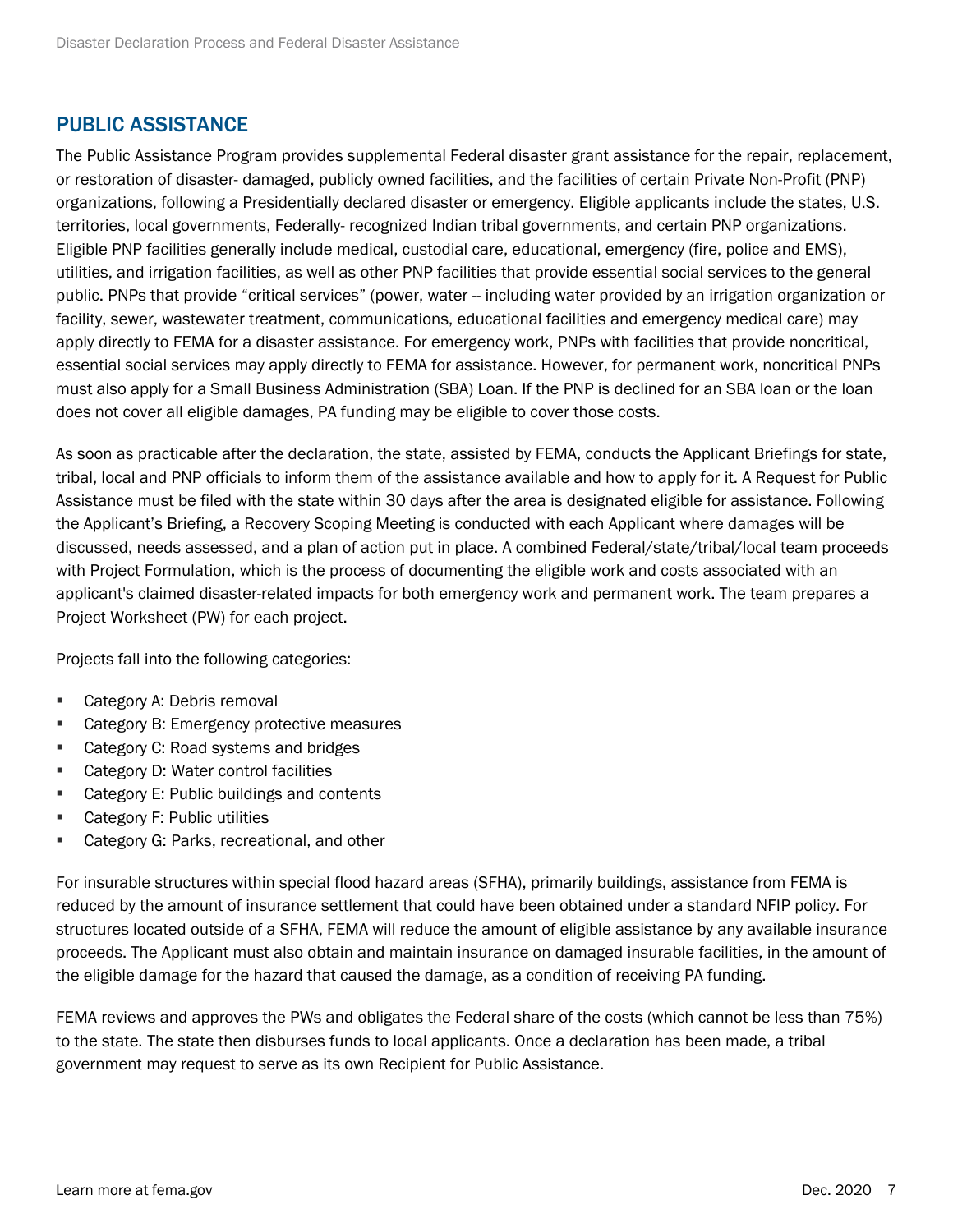Projects falling below a certain threshold are considered 'small.' For Fiscal Year 2021, that threshold is \$132,800. For small projects, payment of the Federal share of the estimate is made upon approval of the project and no further accounting to FEMA is required. For large projects, payment is made on the basis of actual costs determined after the project is completed; although interim payments may be made as necessary. Once FEMA obligates funds to the state, further management of the assistance, including disbursement to Subrecipients is the responsibility of the state. FEMA will continue to monitor the recovery progress to ensure the timely delivery of eligible assistance and compliance with the law and regulations.

# HAZARD MITIGATION

Hazard Mitigation refers to sustained measures enacted to reduce or eliminate long-term risk to people and property from natural hazards and their effects. In the long term, mitigation measures reduce personal loss, save lives, and reduce the cost to the nation of responding to and recovering from disasters.

Two sections of the Stafford Act, §404 and §406, authorize hazard mitigation funds when a Federal disaster has been declared. In each case, the Federal government can provide up to 75% of the cost, with some restrictions.

Through the Hazard Mitigation Grant Program (HMGP), authorized by §404 of the Act, communities can apply for mitigation funds through the state. The state, as grantee, is responsible for notifying potential applicants of the availability of funding, defining a project selection process, ranking and prioritizing projects, and forwarding projects to FEMA for funding. The applicant or subgrantee carries out approved projects. The state, local government or homeowner must provide a 25% match, which can be fashioned from a combination of cash and in-kind sources. Federal funding from other sources cannot be used for the 25% non-federal share with one exception. Funding provided to states under the Community Development Block Grant program from the Department of Housing and Urban Development can be used for the non-federal share.

Total Federal funding under HMGP is based on a sliding scale of the estimated grants for individual assistance programs and public assistance projects. Section 322 of the Disaster Mitigation Act of 2000 emphasizes the importance of planning in reducing disaster losses. States were required to develop a State Mitigation Plan that provided a summary of the hazards facing them, an assessment of the risks and vulnerabilities to those hazards, and a strategy for reducing those impacts. These plans were required by May 1, 2005 as a condition of nonemergency assistance under the Stafford Act, and must be reviewed and updated every three years.

States may choose to develop an Enhanced State Mitigation Plan in order to receive an increased amount of up to 20% for Hazard Mitigation Grant Program funding. By November 1, 2004, local jurisdictions also were required to develop mitigation plans in order to be eligible for project grant funding under the Hazard Mitigation Grant Program. In addition, states may use a set-aside of up to 5% of the total HMGP funds available for mitigation measures at their discretion. To be eligible, a set-aside project must be identified in a state's hazard mitigation plan and fulfill the goal of the HMGP, that is, to reduce or prevent future damage to property or prevent loss of life or injury.

Eligible mitigation measures under the HMGP include acquisition or relocation of property located in high-hazard areas; elevation of flood prone structures; seismic rehabilitation of existing structures; strengthening of existing structures against wildfire; dry flood proofing activities that bring a structure into compliance with minimum NFIP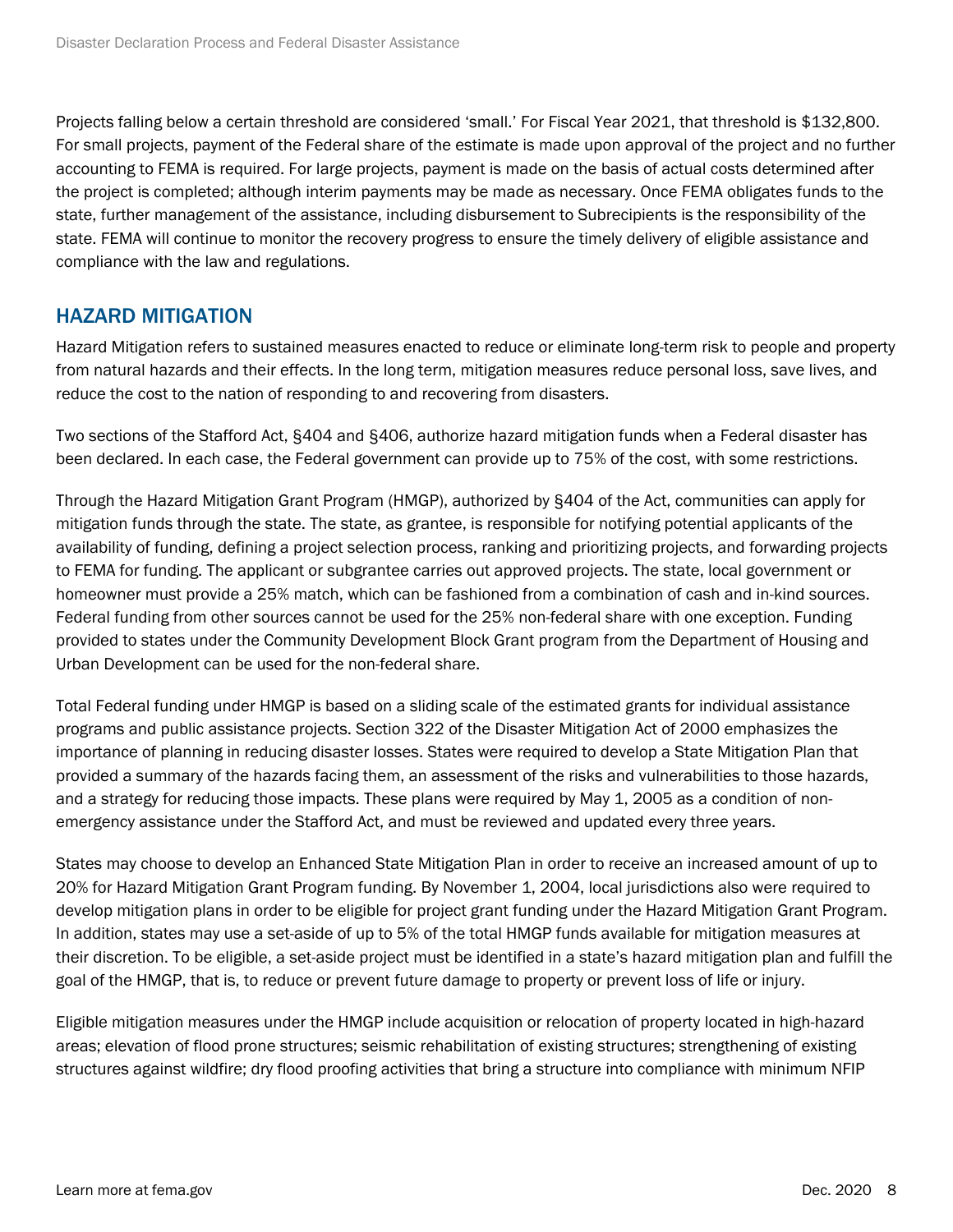requirements and state or local code. Up to 7% of the HMGP funds may be used to develop state and/or local mitigation plans.

All HMGP projects, including set-aside projects, must comply with the National Environmental Policy Act and all relevant Executive Orders. HMGP grants cannot be given for acquisition, elevation, or construction purposes if the site is located in a designated Special Flood Hazard Area (SFHA) and the community is not participating in the NFIP.

Funding under §406 that is used for the repair or replacement of damaged public facilities or infrastructure may be used to upgrade the facilities to meet current codes and standards. It is possible for mitigation measures to be eligible for funding under both the HMGP and §406 programs; however, if the proposed measure is funded through §406, the project is not eligible for funds under the HMGP as well.